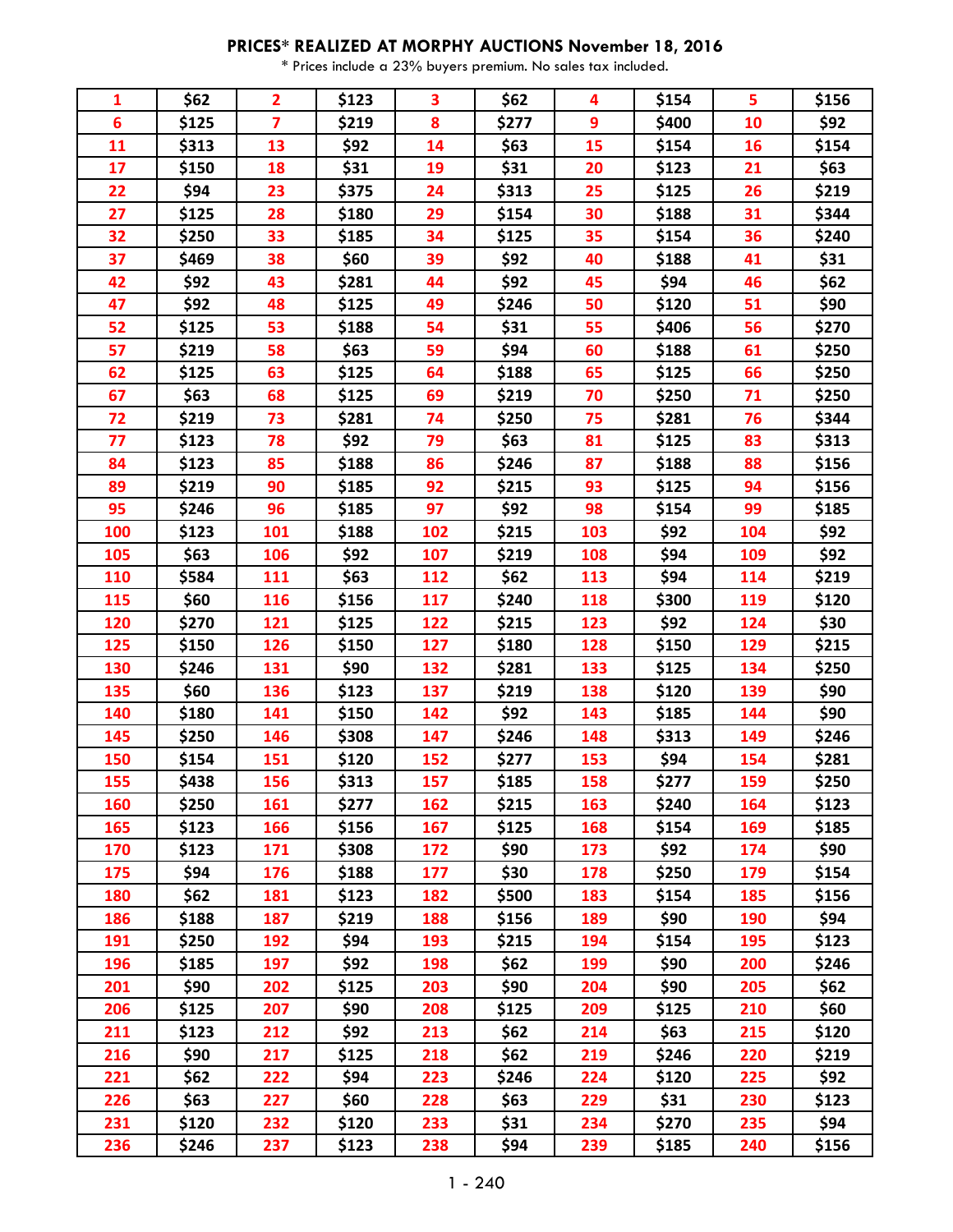## **PRICES\* REALIZED AT MORPHY AUCTIONS November 18, 2016**

\* Prices include a 23% buyers premium. No sales tax included.

| 241 | \$308 | 242 | \$277 | 243 | \$277 | 244 | \$185   | 245 | \$123   |
|-----|-------|-----|-------|-----|-------|-----|---------|-----|---------|
| 246 | \$123 | 247 | \$123 | 248 | \$123 | 249 | \$338   | 250 | \$431   |
| 251 | \$431 | 252 | \$125 | 253 | \$369 | 254 | \$125   | 255 | \$154   |
| 257 | \$123 | 258 | \$185 | 259 | \$63  | 260 | \$120   | 261 | \$94    |
| 262 | \$125 | 263 | \$154 | 264 | \$123 | 265 | \$31    | 266 | \$344   |
| 267 | \$154 | 268 | \$31  | 269 | \$31  | 270 | \$185   | 271 | \$123   |
| 272 | \$60  | 273 | \$150 | 274 | \$92  | 275 | \$123   | 276 | \$31    |
| 277 | \$62  | 278 | \$120 | 279 | \$156 | 281 | \$185   | 282 | \$31    |
| 283 | \$31  | 284 | \$156 | 285 | \$219 | 286 | \$188   | 287 | \$1,169 |
| 288 | \$308 | 289 | \$156 | 290 | \$246 | 291 | \$156   | 292 | \$313   |
| 293 | \$250 | 294 | \$400 | 295 | \$531 | 296 | \$246   | 297 | \$123   |
| 298 | \$281 | 299 | \$62  | 300 | \$62  | 301 | \$923   | 302 | \$523   |
| 303 | \$123 | 304 | \$338 | 305 | \$154 | 306 | \$185   | 307 | \$246   |
| 308 | \$62  | 309 | \$62  | 310 | \$92  | 311 | \$185   | 312 | \$92    |
| 313 | \$185 | 314 | \$277 | 315 | \$861 | 316 | \$123   | 317 | \$123   |
| 318 | \$94  | 319 | \$185 | 320 | \$246 | 321 | \$338   | 322 | \$62    |
| 323 | \$156 | 324 | \$154 | 325 | \$219 | 326 | \$154   | 327 | \$125   |
| 328 | \$246 | 329 | \$188 | 330 | \$246 | 331 | \$188   | 332 | \$250   |
| 333 | \$31  | 334 | \$215 | 335 | \$92  | 336 | \$60    | 337 | \$277   |
| 338 | \$281 | 339 | \$688 | 340 | \$246 | 341 | \$123   | 342 | \$92    |
| 343 | \$92  | 344 | \$92  | 345 | \$63  | 346 | \$400   | 347 | \$185   |
| 348 | \$154 | 349 | \$250 | 350 | \$123 | 351 | \$123   | 352 | \$123   |
| 353 | \$246 | 354 | \$984 | 355 | \$813 | 356 | \$1,046 | 357 | \$150   |
| 358 | \$438 | 359 | \$270 | 360 | \$31  | 361 | \$188   | 362 | \$185   |
| 363 | \$90  | 364 | \$31  | 365 | \$154 | 366 | \$185   | 367 | \$90    |
| 368 | \$154 | 369 | \$62  | 370 | \$60  | 371 | \$123   | 372 | \$369   |
| 373 | \$185 | 374 | \$154 | 375 | \$31  | 376 | \$31    | 377 | \$123   |
| 378 | \$63  | 379 | \$246 | 380 | \$62  | 381 | \$123   | 382 | \$62    |
| 383 | \$92  | 384 | \$62  | 385 | \$31  | 386 | \$125   | 387 | \$154   |
| 388 | \$125 | 389 | \$219 | 390 | \$94  | 391 | \$62    | 392 | \$240   |
| 393 | \$94  | 394 | \$188 | 396 | \$62  | 397 | \$215   | 398 | \$92    |
| 399 | \$63  | 400 | \$154 | 401 | \$125 | 402 | \$90    | 403 | \$31    |
| 404 | \$92  | 405 | \$62  | 406 | \$31  | 407 | \$60    | 408 | \$90    |
| 409 | \$31  | 410 | \$62  | 411 | \$185 | 412 | \$154   | 413 | \$62    |
| 414 | \$60  | 415 | \$62  | 416 | \$154 | 417 | \$154   | 418 | \$94    |
| 419 | \$94  | 420 | \$92  | 421 | \$281 | 422 | \$94    | 423 | \$90    |
| 424 | \$62  | 425 | \$31  | 426 | \$125 | 427 | \$120   | 428 | \$63    |
| 429 | \$94  | 430 | \$90  | 431 | \$92  | 432 | \$125   | 433 | \$63    |
| 434 | \$125 | 435 | \$30  | 436 | \$125 | 437 | \$154   | 438 | \$94    |
| 439 | \$63  | 440 | \$62  | 441 | \$31  | 442 | \$31    | 443 | \$188   |
| 444 | \$123 | 445 | \$156 | 446 | \$92  | 447 | \$62    | 448 | \$281   |
| 449 | \$94  | 450 | \$188 | 451 | \$219 | 452 | \$246   | 453 | \$31    |
| 454 | \$94  | 455 | \$63  | 456 | \$62  | 457 | \$63    | 458 | \$31    |
| 459 | \$31  | 461 | \$94  | 462 | \$62  | 463 | \$62    | 464 | \$125   |
| 465 | \$62  | 466 | \$92  | 467 | \$180 | 468 | \$344   | 469 | \$500   |
| 470 | \$246 | 471 | \$188 | 472 | \$94  | 473 | \$94    | 474 | \$431   |
| 475 | \$94  | 476 | \$94  | 477 | \$63  | 478 | \$62    | 479 | \$62    |
|     |       |     |       |     |       |     |         |     |         |